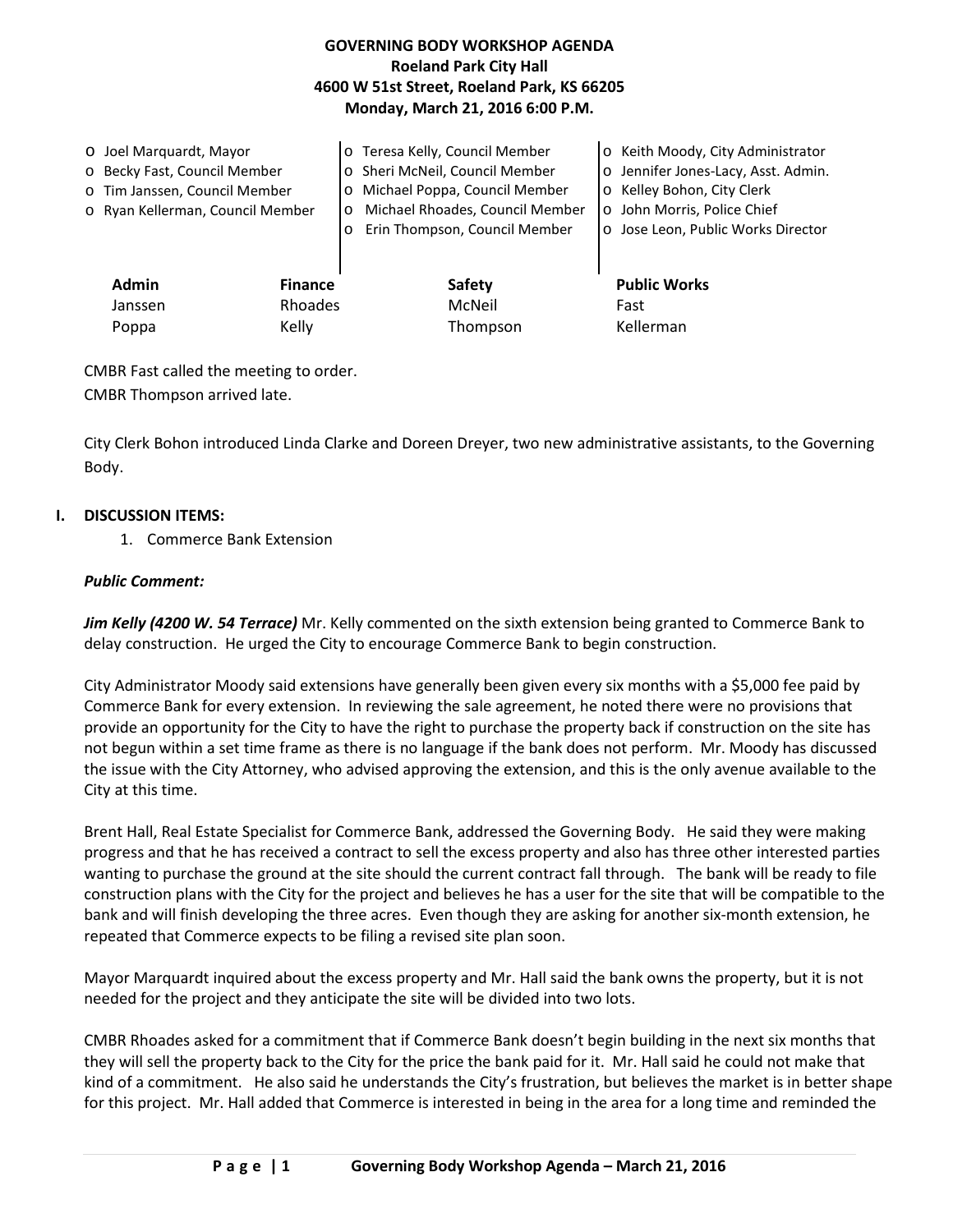Council that he has interested users that want to be on the site with Commerce. CMBR Rhoades said he is not in favor of offering another extension after this one.

CMBR Kelly asked for a timeline on the plans and Mr. Hall said RMT Architecture is on the project and have been engaged to revise the site plan to include the other interested party and believes plans will be filed in the next month or so. CMBR Kelly asked about the interested party and whether it would be a tax revenue generator for the City. Mr. Hall was unable to disclose who the interested party was and was also unsure whether they would generate sales taxes for the City.

Mr. Hall added that the revised plans are for a reduced building of 2500-3000 square feet. The plan is to move ahead with the construction even if the other party falls through. He asked the Governing Body to bear in mind that he does have a contract and three other users that are interested. The interested parties are more serious than those in the past. Mayor Marquardt added that with the cross-access being constructed that that will help the site.

City Administrator Moody reminded the Council and Commerce Bank that the sales agreement specifically states the City is looking for a building that is unique and with character being the main entryway into the community. He encouraged everyone to keep in mind that the plans for the buildings should meet that criteria and that the land was sold with that restriction.

Mr. Hall agreed to come back with a Council update in 30 days. Approval of the extension will be placed on the City Council agenda under New Business.

2. Nall Park Bathroom Bids

# *Public Comment:*

*Steve Petrehn*. Mt. Petrehn, former mayor of Roeland Park, encouraged everyone to take advantage of the funds available to work on Nall Park and that he was glad to see the investment as it needs to be made.

*Tom Madigan.* Mr. Madigan thanked the Parks Committee for their involvement in all the City's parks. He would also like to see Nall Park rededicated after the airman for whom the park was named. He did not want that to be forgotten.

*Don Faidley (4807 Birch St.)* Mr. Faidley lives near the park and said he was glad that the park will be developed and useable and hopefully they will be able to reopen the trail.

City Administrator Moody reported there is \$48,563 of park maintenance and infrastructure funds available in the 2016 budget. There is a projected amount of \$90,000 for the same item budgeted for 2017. Staff has been working with the Parks Committee to identify necessities to be taken care of with the funds in 2016. There are \$11,500 worth of items in 2016 for Parks maintenance. Staff recommends combining the remaining \$37,000 from 2016 along with \$45,000 from the anticipated 2017 Park Maintenance budget to pay for the Nall Park project. Fund reserves are sufficient to complete all elements of the project, which includes a fountain replacement, shelter repair and restroom renovations. Doing the project all at once will disrupt the use of the park to its patrons, but will return it to them in a fully functioning condition. The Parks committee has considered this impact and believes that the change will heighten the citizens' awareness of the investment at the park by the City and also elevate citizen satisfaction.

CMBR Rhoades asked whether the bathrooms would remain locked unless someone had rented the shelter. City Administrator Moody said the intent is to have the restrooms open when the park is open.

CMBR Fast asked former Mayor Petrehn how long the restrooms in the park had been closed. Mr. Petrehn believed it was at least 15 years.

CMBR Kelly recommended discussing the shelter rental program at a later time.